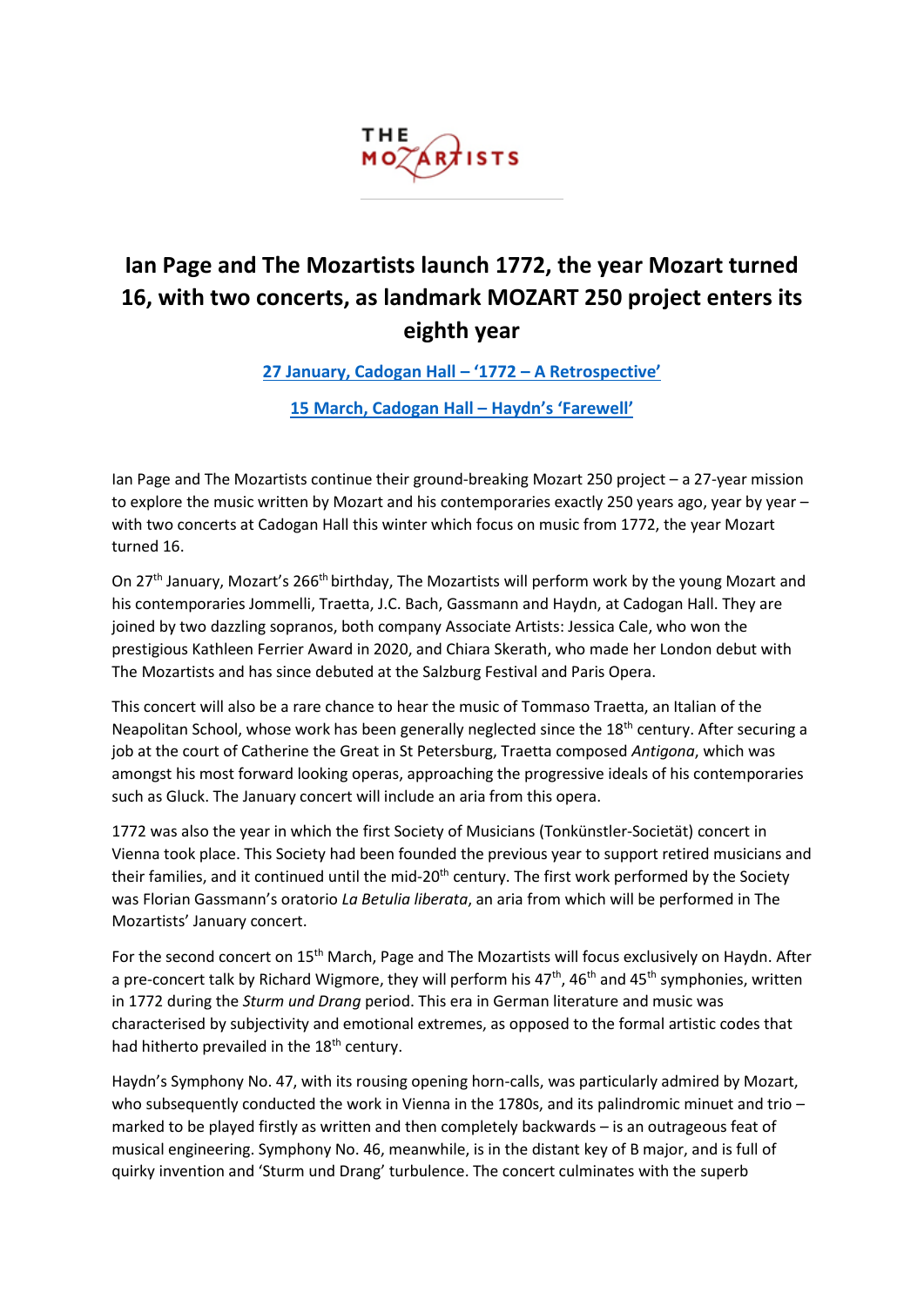'Farewell' Symphony, its thrillingly iconoclastic opening movement and infinitely soulful adagio leading to the celebrated *coup de théâtre* of its ending. The story of this ending is a famous one. In the summer of 1772, Prince Esterházy had kept his court musicians away from their families for too long. They appealed to their Kapellmeister, Haydn, for help, and he memorably incorporated his entreaty into the final movement of this symphony. The ruse was clearly successful, for the court returned home the day after the performance.

Ian Page comments: *"Our first two concerts of 2022 both explore the music being written and performed 250 years ago in 1772. Mozart's own musical voice – as expressed in his Symphony No. 15 and the first of his rarely performed Epistle Sonatas – was rapidly approaching maturity, and the music of his contemporaries included some outstanding works. These include rarely performed operas by Jommelli and Traetta, arias from which will be featured in our January concert, but nowhere is this more apparent than in the astonishing triptych of symphonies that Haydn wrote in 1772, Nos. 45-47, which we will present in our March concert. It is always an exciting privilege to be able to bring such works to life, especially with such outstanding collaborators, and I am greatly looking forward to these concerts. I suspect that Haydn's 'Farewell' Symphony, with its unique combination of wit and pathos, will be particularly moving in the context of events over the past two years."*

*"It is hard to think of a more valuable or ambitious long term musical project than Ian Page and Classical Opera's MOZART 250."* - EARLY MUSIC REVIEW

#### www.mozartists.com

For further information please contact **Edward Christian-Hare [Edward.christian-hare@premiercomms.com](mailto:Edward.christian-hare@premiercomms.com) | +44(0) 7870 859633**

### **About The Mozartists**

The Mozartists, formerly known as Classical Opera, was founded in 1997 under the direction of Ian Page, and is one of the world's leading exponents of the works of Mozart and his contemporaries. It is renowned for its vibrant, fresh and stylish performances, for its ability to discover and nurture outstanding young artists, and for its imaginative and illuminating programming.

### **About Mozart 250**

The Mozartists' MOZART 250 is an epic project which travels 250 years back in time to follow the chronological trajectory of Mozart's life, works and influences. From January 2015, the 250th anniversary of Mozart's childhood visit to London, during which he composed his first significant works, MOZART 250 follows Mozart's journey, culminating in the year 2041, the 250th anniversary of his death.

### **Concert listings and booking information**

**Thursday 27 January, 6.15pm, Cadogan Hall Pre-concert talk presented by Ian Page: 1772 – A Retrospective**